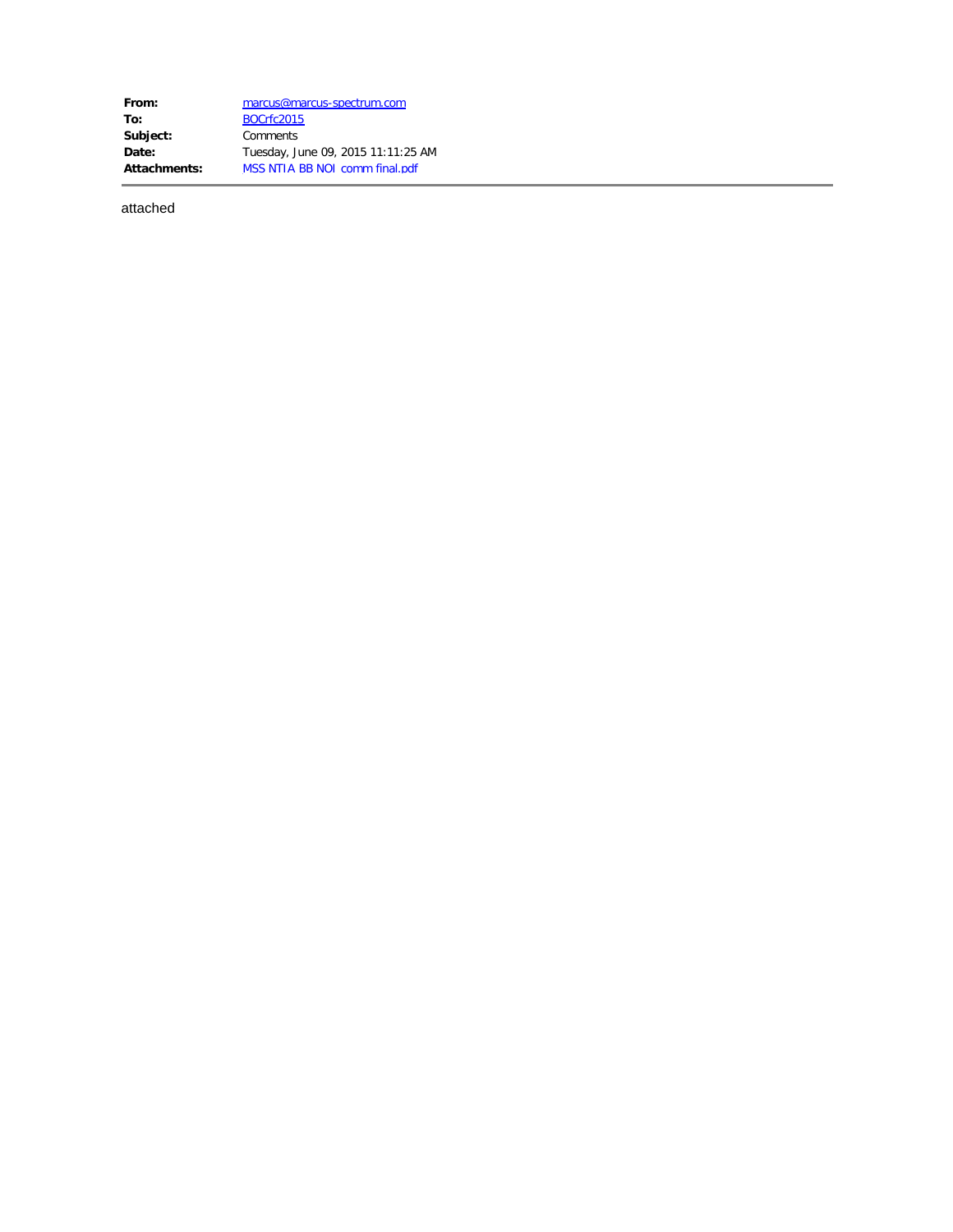## **Before the DEPARTMENT OF AGRICULTURE Rural Utilities Service**

## **DEPARTMENT OF COMMERCE National Telecommunications and Information Administration**

| In the Matter of                                                              |                |                               |
|-------------------------------------------------------------------------------|----------------|-------------------------------|
|                                                                               |                |                               |
| <b>Broadband Opportunity Council Notice and</b><br><b>Request for Comment</b> | $\blacksquare$ | Docket No. 1540414365-5365-01 |
|                                                                               |                |                               |

#### **COMMENTS OF MARCUS SPECTRUM SOLUTIONS LLC**

## I. **SUMMARY**

Marcus Spectrum Solutions LLC ("MSS") applauds the goals of RUS and NTIA in this proceeding. We use this opportunity to point out that coordination problems between FCC and NTIA on experimental licenses, particularly in the millimeterwave region capable of supporting wide bandwidths, are having a chilling effect on capital formation for this technology. This not only threatens national competitiveness in telecom technologies, but decreases the technical options available for broadband implementation. The US is a large country with many different local circumstances in both urban areas and rural areas and a variety of technical options are needed for efficient implementation of broadband across the country. We urge NTIA to examine the root cause of these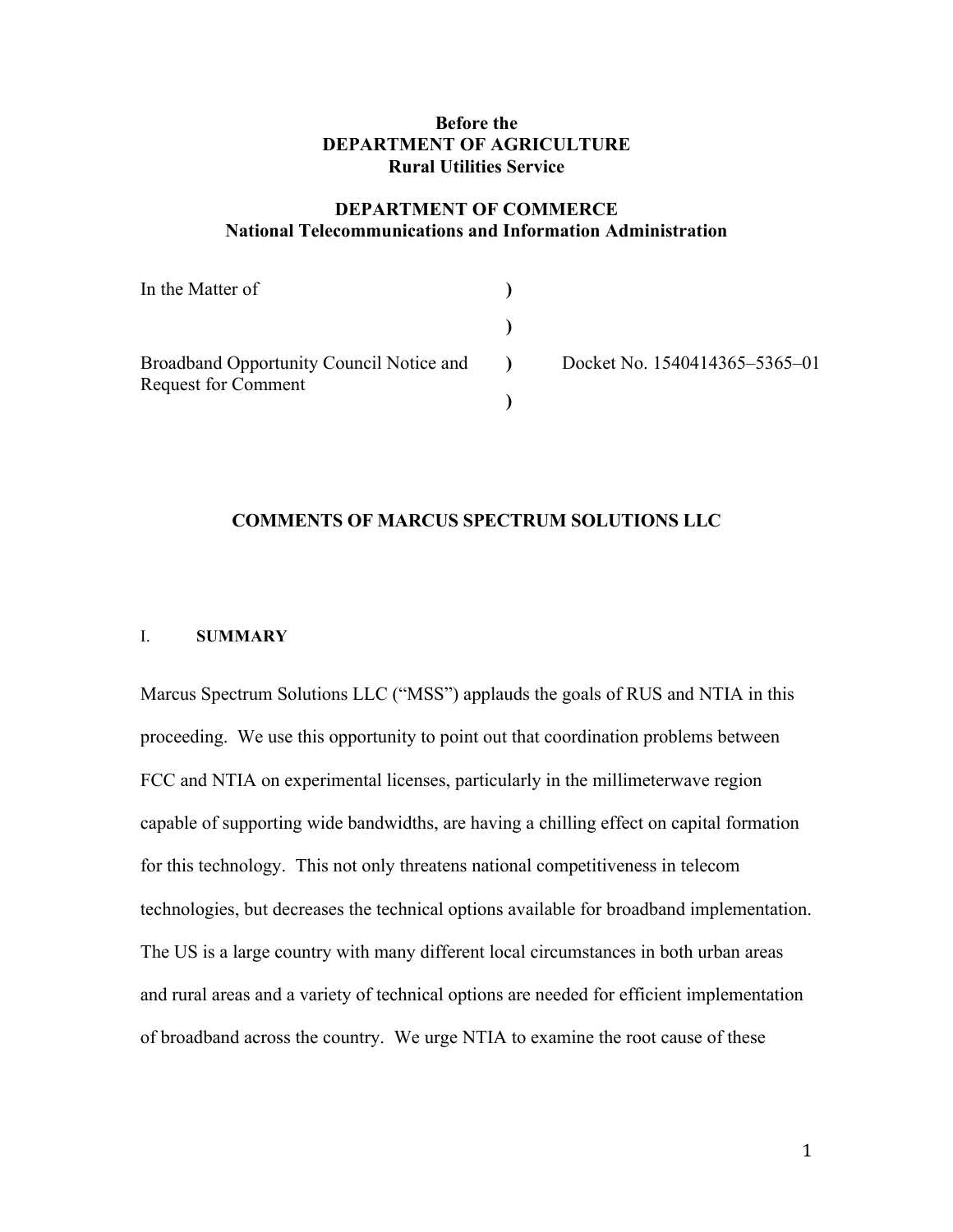coordination problems and take action to improve coordination speed and transparency while protecting spectrum incumbents from actual interference and adverse impacts.

## **II. INTRODUCTION**

#### **A. Introduction to MSS**

Marcus Spectrum Solutions ("MSS"), LLC, is the consulting practice of Michael J. Marcus, Sc.D., F-IEEE. Dr. Marcus is a retired FCC senior executive who was responsible for several key spectrum policy changes to stimulate innovation including the Docket 81-413 rulemaking that he proposed and directed resulting in the rules for Wi-Fi, Bluetooth, and ZigBee.<sup>1</sup> He also proposed and managed the rulemakings in FCC Dockets 94-124 and 02-246 that resulted in the FCC rules in the 60, 70, 80, and 90 GHz bands. As all these bands were G/NG shared bands, he frequently worked with the NTIA staff and IRAC members on coordination issues and continues to work on G/NG sharing issues on behalf of clients with innovative technology, much of which is applicable to the broadband objectives of this proceeding.

He was recognized by the Institute of Electrical and Electronics Engineers as a Fellow<sup>2</sup> in 2004 for "For leadership in the development of spectrum management policies" and was awarded the IEEE Communications Society Award for Public Service in the Field of Telecommunications<sup>3</sup> in 2013. He is also an adjunct professor in the Department of Electrical and Computer Engineering at Virginia Tech where he teaches a

<sup>1</sup> http://www.marcus-spectrum.com/page4/SSHist.html

<sup>2</sup> http://hraunfoss.fcc.gov/edocs\_public/attachmatch/DOC-243463A1.pdf

<sup>3</sup> http://www.comsoc.org/about/memberprograms/comsoc-awards/telecom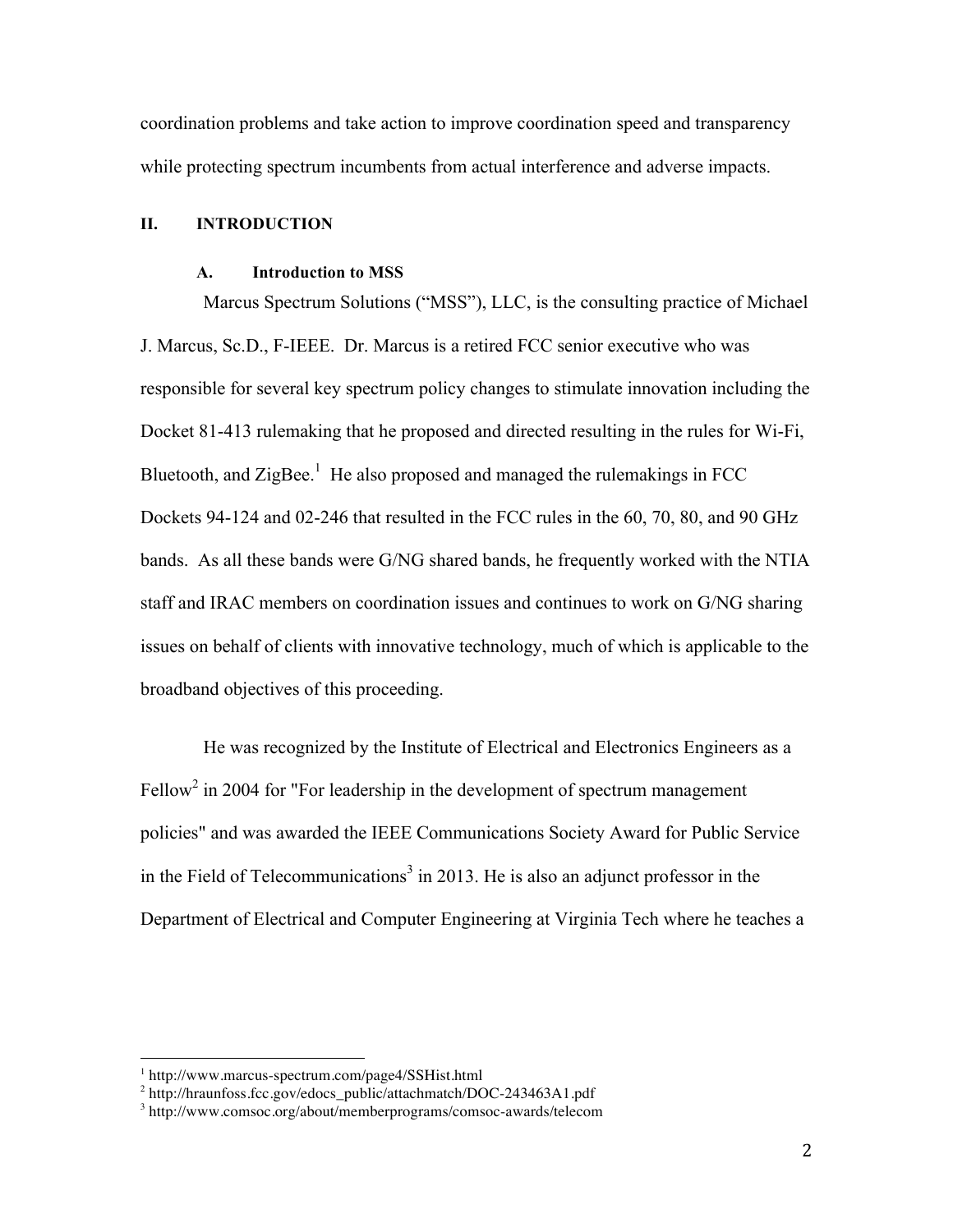course on "Advanced Topics in Communications: Spectrum Policy and Wireless Innovation"<sup>4</sup>.

MSS has been an active participant in recent FCC spectrum policy rulemakings filing both *pro se* and on behalf of clients as well as helping clients file FCC experimental license applications for new technologies. Some of the issues in these comments result from both this hands-on experience filing experimental licenses at FCC that needed NTIA coordination as well as his earlier role while at FCC on the Commission's Spectrum Policy Task Force as chair of its Unlicensed Devices and Experimental Licenses Working Group ("UEWG").

### **B. The Federal Register Notice**

The Federal Register notice<sup>5</sup> for this proceeding identifies in the summary as one of

its four objectives:

"(to) identify regulatory barriers unduly impeding broadband deployment, adoption, or competition;"

It goes on to add

"To assist these communities and partnerships, support economic growth, and promote a level playing field for all competitors, President Obama called on the Executive Branch agencies to remove all unnecessary regulatory and policy barriers to broadband build-out, adoption, and competition."?

Our comments focus solely on Question 3:

"What regulatory barriers exist within the agencies of the Executive Branch to the deployment of broadband infrastructure."

Our comments do not address the specific issue of deployment, rather the

development of technologies to implement broadband – a topic oddly missing from the

<sup>4</sup> http://www.ece.vt.edu/news/articles/ece6604marcus.html

<sup>5</sup> 80 Fed. Reg. 23785 (April 29,2015)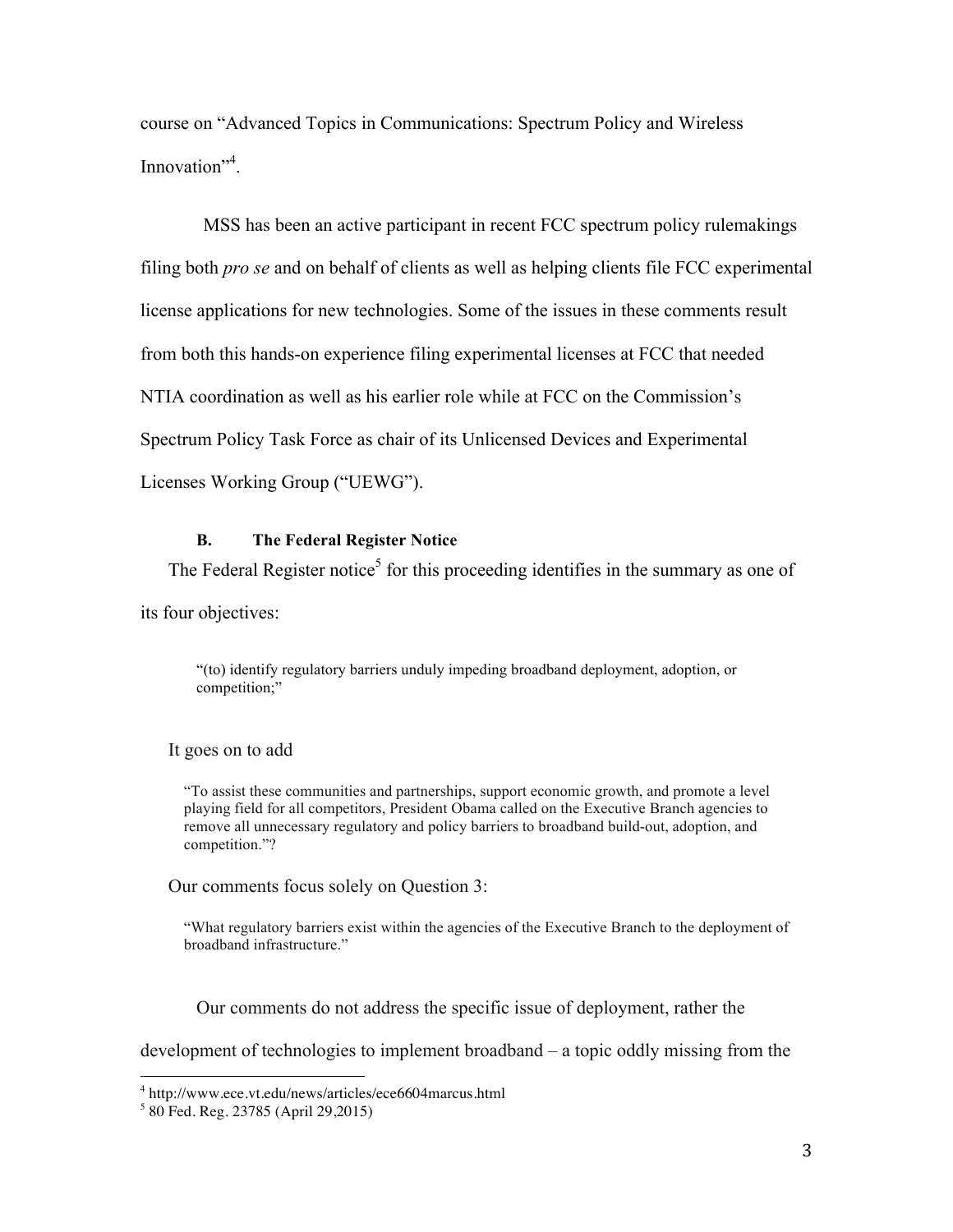Request for Comments. Technology for broadband does not arrive from "spontaneous generation"6 , rather it arrives as the fruit of research and development which in turn needs investment. Policies of federal agencies that discourage R&D in broadband related technologies thus discourage capital formation for such R&D and decrease technical options for implementing broadband.

Of particular interest to the Commerce Department should be the fact that many of our national competitors are using national government funding to support broadband R&D for products that they can use both domestically and export.<sup>7</sup>

The basic ways we feel that present Executive branch policies inhibit R&D in broadband technologies fall into three categories

- Experimental licensing problems involving NTIA coordination
- ITAR issues that discourage development of commercial products using advanced technologies
- DoD policies that discourage major DoD contractors from engaging in commercial markets

These inhibition in turn decrease technical options for broadband implementation in both urbanized and rural area resulting in increased costs and in some cases a lack of feasible options to serve unserved communities. Such policies also threaten US technical leadership and adversely affect employment in the ICT supply chain.

 $6$  http://en.wikipedia.org/wiki/Spontaneous generation

<sup>&</sup>lt;sup>7</sup> Comments of NYU WIRELESS, FCC Docket 14-177, January 13, 2015, at p. 8 – 14 (http://apps.fcc.gov/ecfs/document/view?id=60001013322)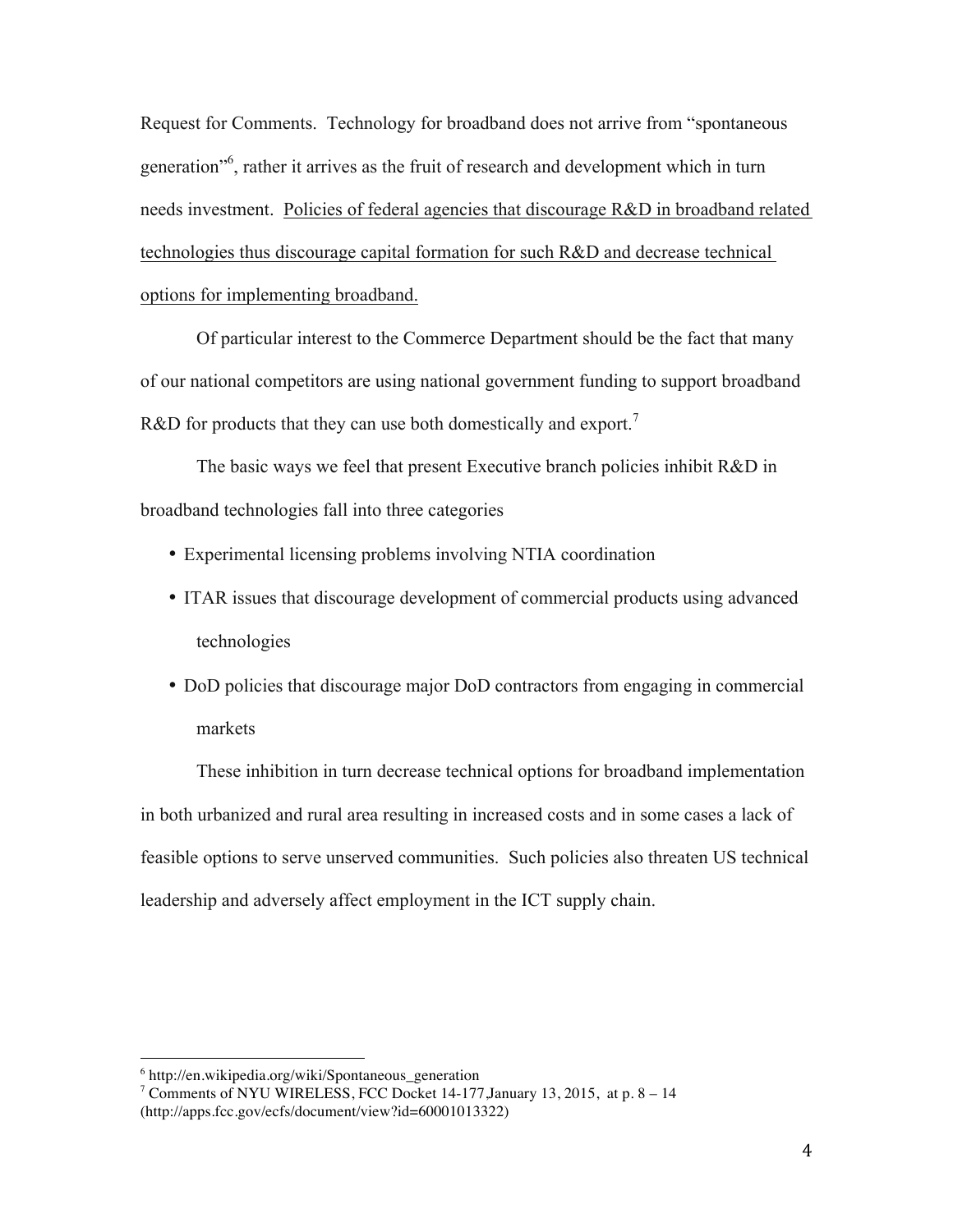# **III. FCC EXPERIMENTAL LICENSING REQUESTS THAT REQUIRE NTIA COORDINATION**

#### **A. Legislation and the FCC/NTIA MOU**

The FCC is mandated by §303(g) of the Communications Act of 1934, as amended, ("the Act")

"(To) study new uses for radio, provide for experimental uses of frequencies, and generally encourage the larger and more effective use of radio in the public interest;<sup> $n<sup>8</sup>$ </sup>

The President has independent and parallel authority pursuant to §305 of the Act to regulate "radio stations belonging to and operated by the United States", referring to federal government or "G" users. This authority is in turn delegated through the Secretary of Commerce to NTIA pursuant to §902 of the Act. Since the two authorities are parallel and independent, FCC and NTIA (and NTIA's predecessors) have had agreements dating back over 70 years on how to cooperate to try to avoid interference and to share available spectrum. The current agreement<sup>9</sup> dates from January 2003 and repeats most provisions of earlier ones. The agreement requires each agency to notify the other at least 15 days in advance of "all proposed actions that could potentially cause interference to" stations authorized by the other under its jurisdiction. While FCC and NTIA can not formally veto each others' actions, a lack of concurrence on a coordination between the agencies slows down and may prevent action by the other.

 $847$  U.S.C.  $8303(e)$ 

<sup>9</sup> MEMORANDUM OF UNDERSTANDING BETWEEN THE FEDERAL COMMUNICATIONS COMMISSION AND THE NATIONAL TELECOMMUNICATIONS AND INFORMATION ADMINISTRATION, January 31, 2003 (http://hraunfoss.fcc.gov/edocs\_public/attachmatch/DOC-230835A2.pdf)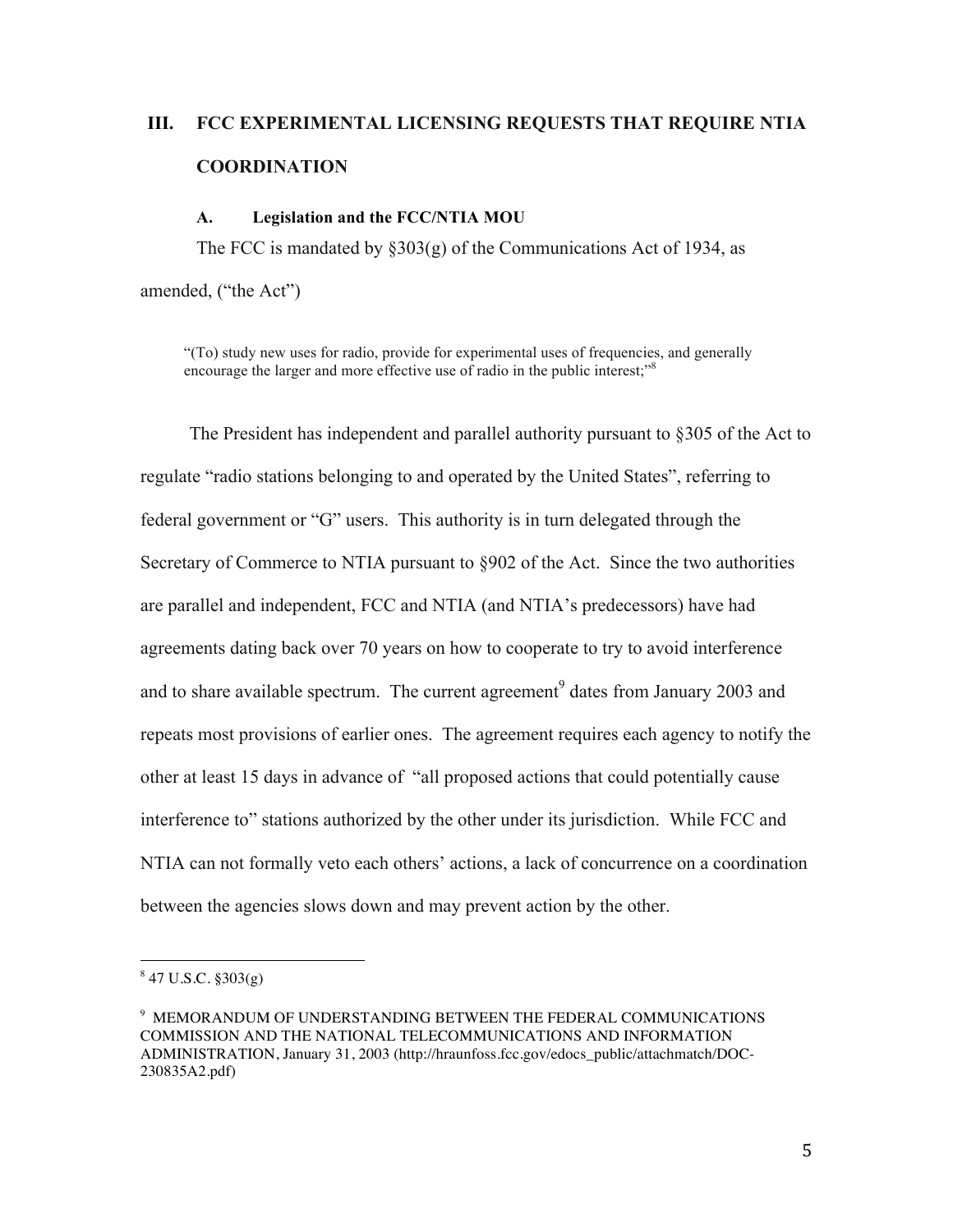# §7 of the  $Act^{10}$  states that

It shall be the policy of the United States to encourage the provision of new technologies and services to the public. Any person or party (other than the Commission) who opposes a new technology or service proposed to be permitted under this chapter shall have the burden to demonstrate that such proposal is inconsistent with the public interest.

Traditional NTIA interprets this as not applying to its federal spectrum management jurisdiction. However, a careful reading of §305 of the Act shows that the first sentence clearly states "Radio stations belonging to and operated by the United States shall not be subject to the provisions of sections 301 and 303 of this title." Hence federal spectrum management is not subject to the two enumerated sections (which deal with FCC's jurisdiction and mandates) but is subject to other sections of the Act including §7. Since the second sentence deals with "(a)ny person or party (other than the Commission)" that burden of demonstrating harm of a possible new technology would appear to apply to NTIA even in its §305 role. As is shown below, NTIA actions have been slowing or blocking new technology without consideration to the provisions of §7.

#### **B. Experimental Coordination Problems**

The vast majority of the FCC/NTIA coordinations on new assignments/licenses are routine actions in bands with well established criteria for sharing and are noncontroversial. However, for innovative technologies there can be problems and particularly in the upper spectrum of most interest for broadband systems (because of the large bandwidths available above 30 GHz) there have been problems that urgently need to be addressed at the senior leadership levels in NTIA and DoC.

All spectrum above 48.2 GHz are shared between federal ("G") users regulated by NTIA and nonfederal government ('NG") users regulated by FCC as is much of the

<sup>10</sup> 47 U.S.C. §157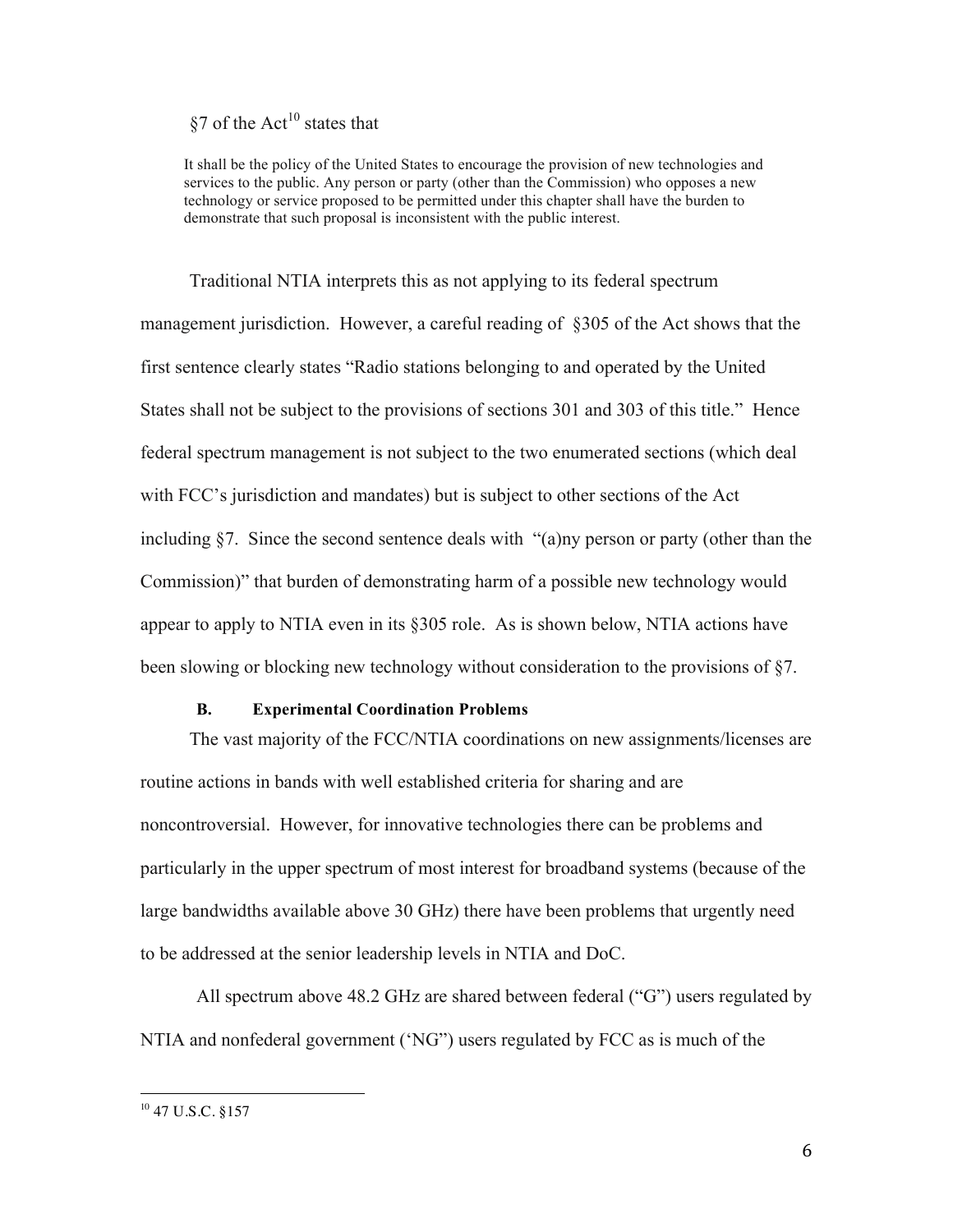spectrum at lower bands. FCC at present has no rules for either licensed on unlicensed use above 95 GHz – with the minor exceptions of some small slivers of spectrum for amateur radio and ISM (*e.g.* microwave oven) use. In order to develop technology in this virgin spectrum above 95 GHz and test what might be commercially practical, private sector entities have been applying to FCC for experimental licenses under the provisions of Part 5 of the FCC Rules.<sup>11</sup> All such applications are then coordinated with NTIA pursuant to the 2003 agreement.

Millimeterwave spectrum is very promising for certain broadband applications due large available bandwidths, but the emerging nature of this technology means that components are not readily available at every possible frequency at present. Components are only available at certain frequencies and commissioning new component design can easily have a multimillion dollar cost. This is why millimeterwave technology developers often seek short term access to bands that do not have proper allocations for long term use in order to verify the feasibility of new modulation techniques, systems designs, and antenna technologies. If the new technologies are promising then transferring them to nearby bands with proper allocations makes economic sense. The traditional policy for FCC has been to allow such nonallocated use for experiments if it did not impact other users. Indeed, this has been general policy at NTIA also as the NTIA ("Redbook") explicitly provides

Experimental use of any shared federal/non-federal frequency band or exclusive federal frequency band may be authorized so that non-federal developers may advance the state of technology. Experimental usage will be authorized for the period required subject to not exceeding five years, which may be extended with appropriate justification.<sup>12</sup>

 $11$  47 C.F.R. §§5.01,525

<sup>&</sup>lt;sup>12</sup> NTIA, Manual of Regulations and Procedures for Federal Radio Frequency Management, Section 8.2.27 (http://www.ntia.doc.gov/files/ntia/publications/redbook/2014-05/8\_14\_5.pdf)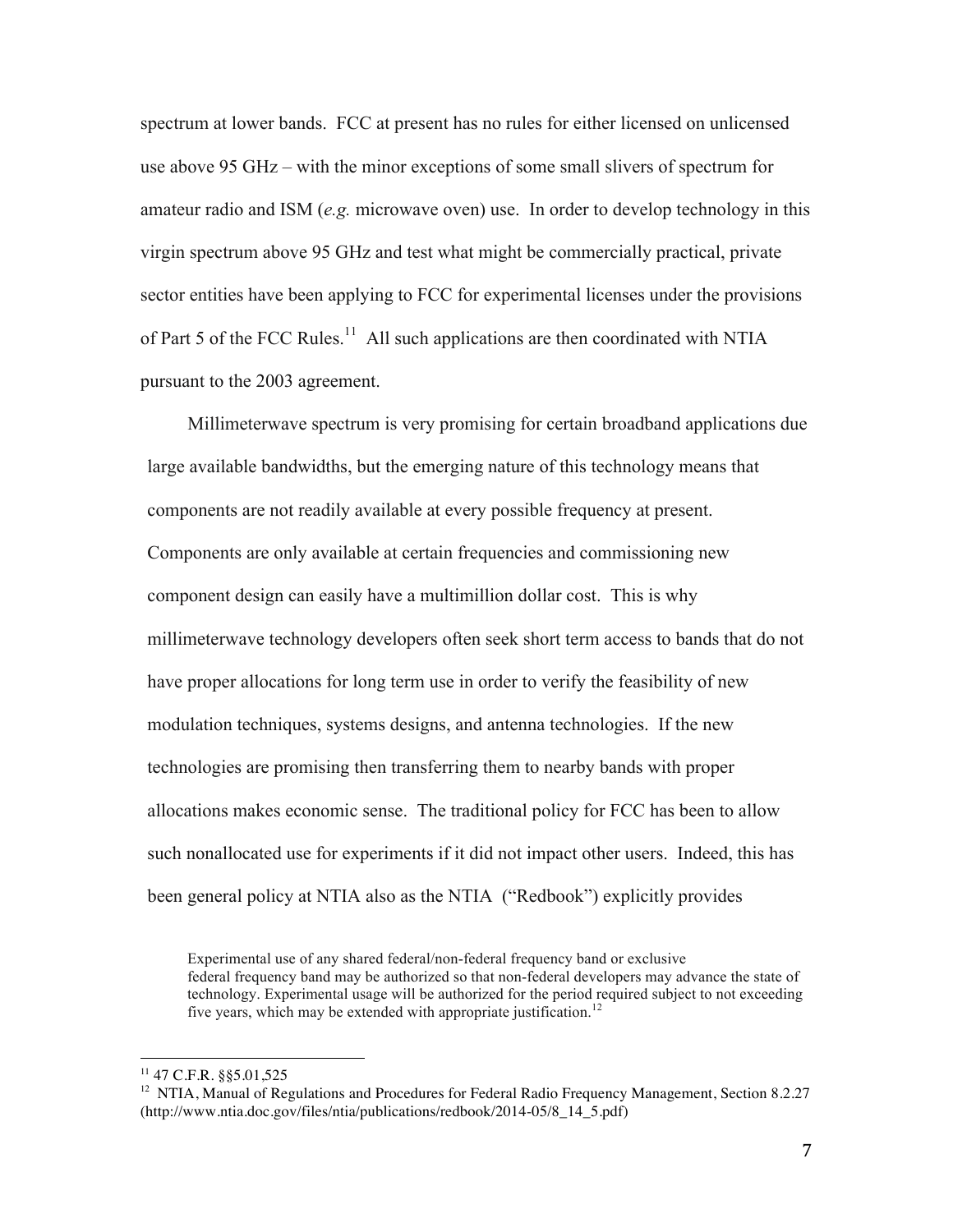However, in recent years experiments in the millimeterwave region have been often blocked or delayed by NTIA actions that appear to have been made in an IRAC subcommittee without oversight by NTIA leadership.

Many experiments in millimeterwave spectrum have had issues in coordination

with NTIA which have delayed or resulted in cancellation of the experiment. Consider

the case of FCC File 1047-EX-ST-2014 which ultimately resulted in FCC license

WI9XAT.<sup>13</sup> This application was not for private sector-funded R&D, rather for military

R&D performed by a private entity. But if military-funded R&D has the problems

discussed below*, imagine the problems faced by a private entity that does not have direct* 

*access to the inner circles of NTIA*? 14

According to public information on the FCC website, this application was first

filed on November 20, 2014. On December 1, 2014 this application was "dismissed

without prejudice" by FCC with this explanation

"You are advised that the Commission is unable to grant your application for the facilities requested. We have received an objection to your application from NSF. If you still wish to pursue this testing, you should exclude the passive band 100-102 GHz on your application to further discuss your request prior to refilling"<sup>15</sup>

It appears that the normal practice in NTIA is to refer such applications to the

Frequency Assignment Subcommittee (FAS) of the Interdepartmental Radio Advisory

Committee (IRAC) for review.<sup>16</sup> It further appears that if any objections are raised at the

 $13 \text{ https://apps.fcc.gov/els/GetAt1.html?id=158419&x=$ .

<sup>&</sup>lt;sup>14</sup> While several years ago there was a senior NTIA staffer who was willing to deal informally with experimental license applicants on contentious experiment license applications to try to resolve in mutually acceptable ways controversies over sharing with federal spectrum users, that person has retired and no one at NTIA appears interested in this role at present.

<sup>&</sup>lt;sup>15</sup> Letter from Nnake Nweke to David W. Nippa, December 1, 2014, File No. 1047-EX-ST-2014  $(\text{https://apps.fcc.gov/els/GetAtt.html?id=158523&x=.)}$ 

<sup>&</sup>lt;sup>16</sup> The IRAC was established in 1922 before the Act. Its only statutory acknowledgement is in 47 U.S.C. §904(b) which states:

<sup>&</sup>quot;To the extent the Assistant Secretary deems it necessary to continue the Interdepartmental Radio Advisory Committee, such Committee shall serve as an advisory committee to the Assistant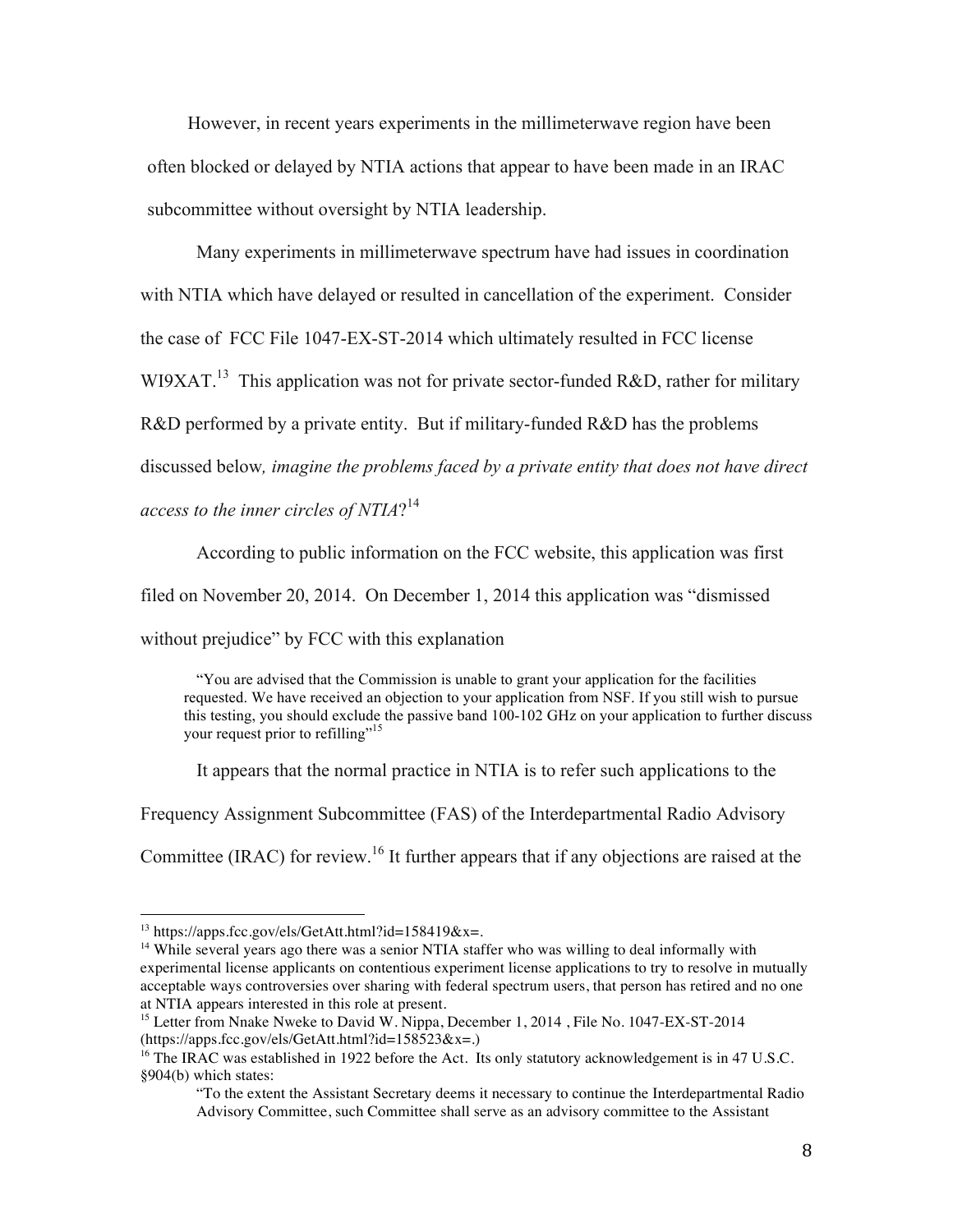FAS level an "objection" is communicated to FCC and this objection either delays or kills the application without the existence of a transparent approach to address the technical issues involved.

While the FCC letter quote above refers to an objection from NSF, nonpublic information indicates that it was not NSF objecting to this application, rather another agency concerned about passive spectrum involved in this experiment. (It is unclear if this error in the FCC letter was accidental or deliberate or whether it happened at FCC or NTIA. But not knowing the actual source of such a problem complicates trying to solve it.)

In trying to get to the bottom of this coordination problem the NTIA staff was of minimal assistance. Upon contacting other agencies interested in passive spectrum we discovered the depth of the problem. The representative of one such agency on the FAS sent us an e-mail stating:

"While I would have no difficulty in speaking to you on this subject, the problem is one of policy. It is (agency X) policy to not allow ANY emissions in ANY bands allocated to exclusive passive use such as given in US246 and RR No. 5.340. For this reason I had no choice but to object to the subject application. In fact, had (military entity sponsoring research) applied for the STA through one of the MILDEPS, (agency X) would have objected to that as well."

Note that this action was based on "(agency X) policy", not a statute, not the NTIA Redbook, and not action by NTIA management. The US has the unusual arrangement of having 2 spectrum management agencies, *e.g.* FCC and NTIA, from time to time other agencies have sought to increase this number.<sup>17</sup> But Congress has clearly stated that 2 agencies are enough. If "agency X" wants to change the NTIA Redbook to

<u> 1989 - Johann Barbert, fransk politik (d. 1989)</u>

Secretary and the NTIA. As permitted by law, the Assistant Secretary may establish one or more telecommunications or information advisory committees (or both) composed of experts in the telecommunications and/or information areas outside the Government. The NTIA may also informally consult with industry as appropriate to carry out the most effective performance of its functions."

<sup>17</sup> http://spectrumtalk.blogspot.com/search?q=citoyens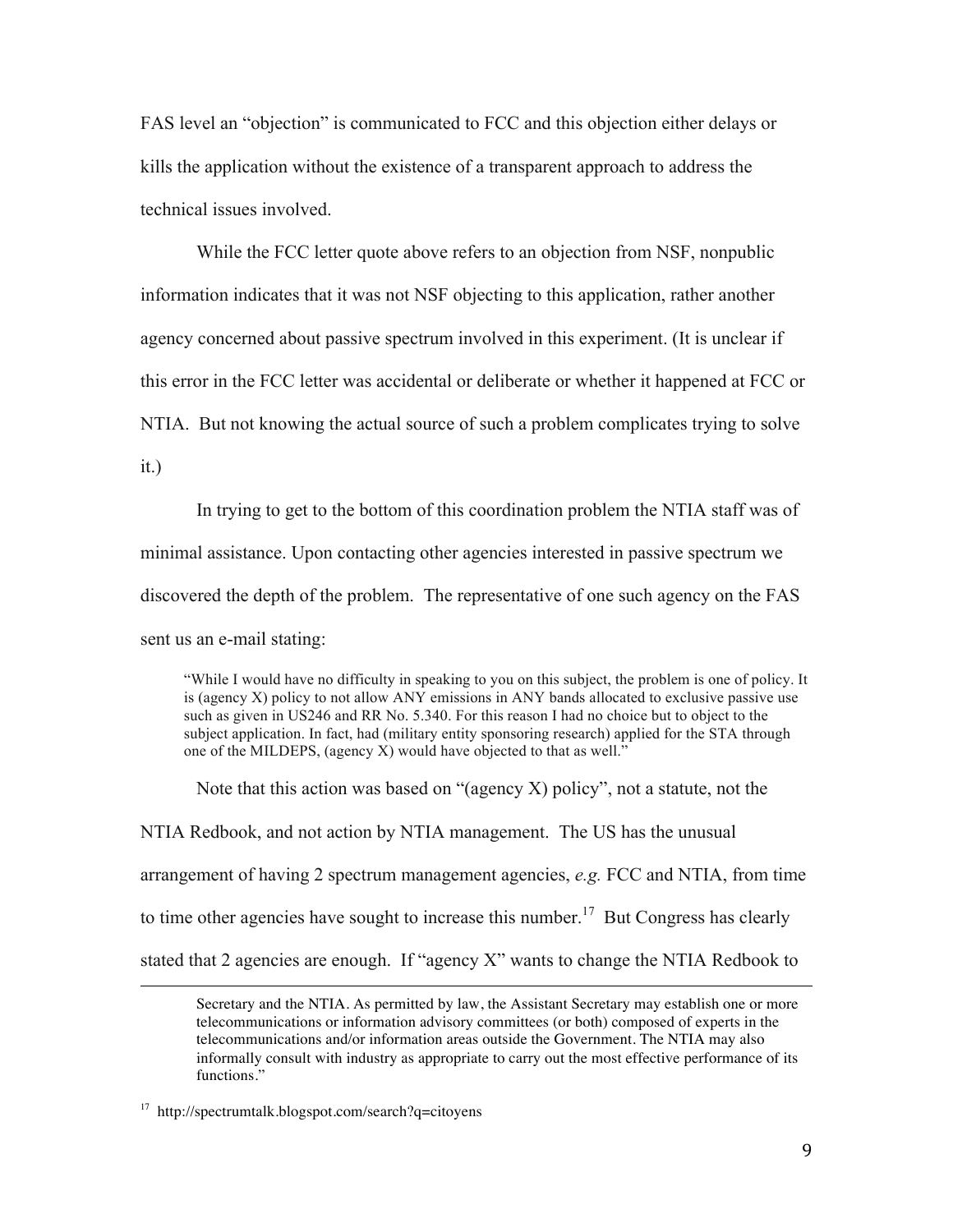implement their desired spectrum policy goal, they should use proper procedures to do that – not do a backdoor implementation in nontransparent IRAC subcommitees.

The primary IRAC representative of another agency similarly stated

"I understand the use is temporary and that the 95 to 105 GHz band is not the band of eventual interest. Even so, (agency Y) cannot support use of the 100-102 GHz passive band. I have asked my FAS representative to vote accordingly in the FAS."

In a subsequent message the agency X representative acknowledged that for this proposed short term point-to-point experiment in one location "the concern is not harmful interference". The issue was a "camel's nose under the tent issue", perhaps exacerbated by FCC/NTIA/IRAC tensions over reallocations for spectrum and increased sharing at much lower frequencies.

It is clear that NTIA has at times in the recent past coordinated successfully with FCC on granting experimental licenses in bands with only passive allocations.<sup>18</sup> Most of these examples cited in the referenced FCC pleading deal with the aviation industry and *would seem* to pose a greater risk of interference to passive services than terrestrial point-to-point experiments with high gain/narrow beam antennas. Are NTIA or IRAC member agencies giving preferential treatment to one industry and denying comparable treatment in developers of technology in other industries that could improve broadband service options?

Thus this bickering in FAS delayed this one time military R&D experiment for almost 2 months and raised serious questions about whether such an experiment by a private party with private funding would ever have been concurred with at all by NTIA or would it need high level dialogue between FCC and NTIA to resolve with unknown

<sup>&</sup>lt;sup>18</sup> Comments of Boeing Corp., FCC Docket 10-236, July 16, 2013, at fn. 6, 10, 11 (http://apps.fcc.gov/ecfs/document/view?id=7520931069)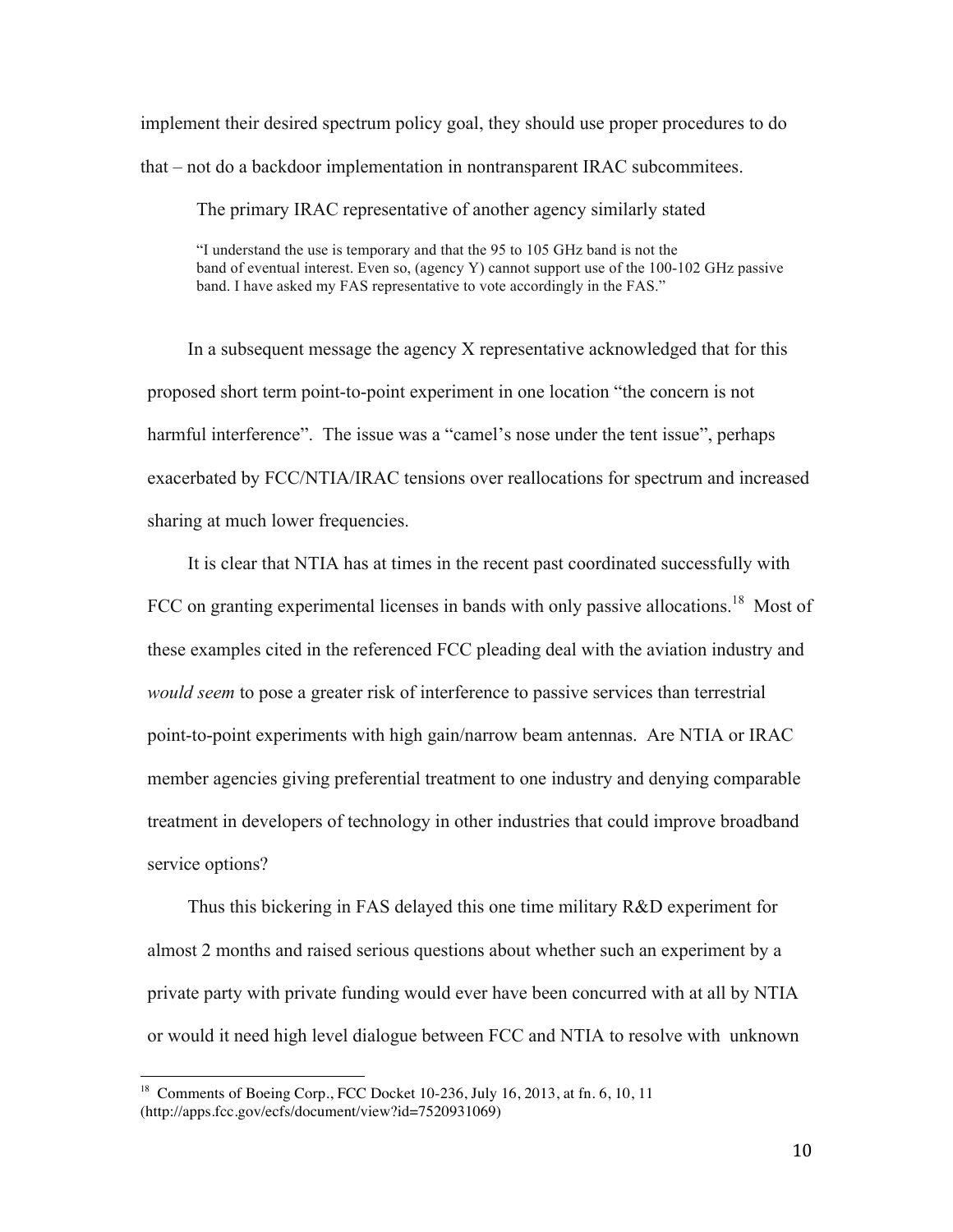delay and risk.

#### **C. 2002 FCC SPTF Recommendations on Experimental Licenses**

Issues about NTIA coordination of experimental licenses and their impact on capital formation for innovative R&D are not new. The 2002 FCC Spectrum Policy Task Force Report considered this topic and recommended:

"that NTIA consider a new interface for the non-federal Government spectrum users with IRAC members to help search for workable compromises for experimental applications and suggest that NTIA or DOC to appoint an advocate/ombudsman for the private sector."<sup>19</sup>

NTIA may wish to revisit this recommendation and consider this as a possible approach to improve the transparency of coordination on emerging technologies and compliance with the applicable parts of §7 of the Act.

## **IV. ITAR**

 

The International Traffic in Arms Regulations<sup>20</sup> ("ITAR") apply to dual use technologies that are useful in both civil and military applications. The US is clearly in a world with many national security threats and ITAR has a key role in promoting national security. But in rapidly emerging technologies such as those used for broadband implementation careful attention to needed to the definition of technologies subject to ITAR controls to confirm that the cost/benefit ratio of continue restrictions is still appropriate. Lack of timely updates to such definitions can inhibit capital formation for R&D in the US and overly favor foreign competitors.

<sup>&</sup>lt;sup>19</sup> FCC Spectrum Policy Task Force, Report of the Unlicensed Devices and Experimental Licenses Working Group. November 15, 2002, at p. 23 (https://transition.fcc.gov/sptf/files/E&UWGFinalReport.pdf)  $20$  22 C.F.R.  $\frac{88120,130}{20}$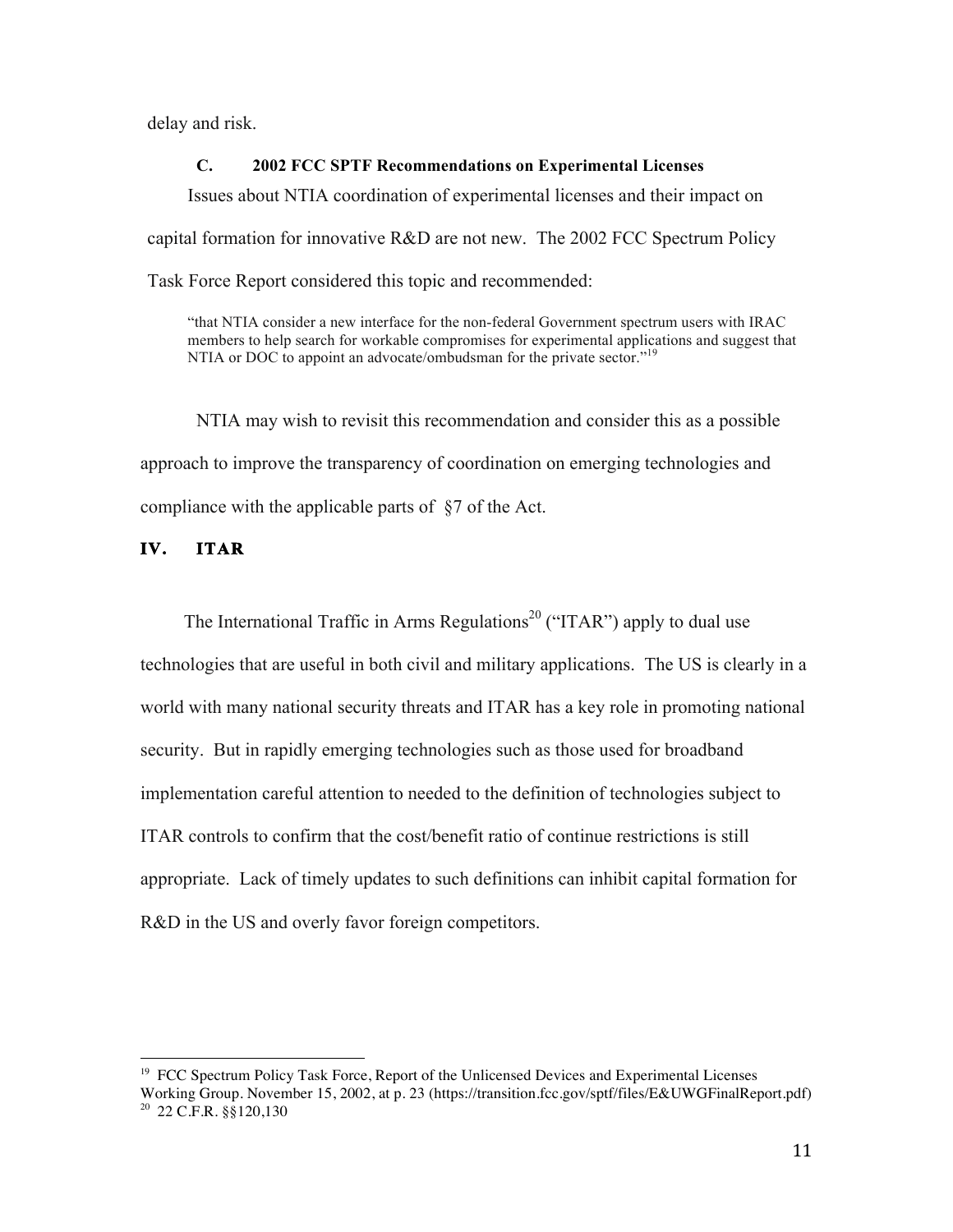## **V. INDUSTRY STRUCTURE FOR MAJOR DOD CONTRACTORS**

Since the end of the Cold War, there has been major restructuring of large DoD contractors. Under pressure from DoD firms such as Lockheed Martin. Raytheon, and Northrop Grumman have basically left nonmilitary markets and have acquired the defense contracting divisions of other firms such as RCA and Motorola. While we do not question that such restructuring has some real benefits, we wish to point out that this bifurcation of the US technology industry area hurts technology transfer between the military and nonmilitary sectors, ultimately slowing the availability of technology that is promising for broadband implementation.